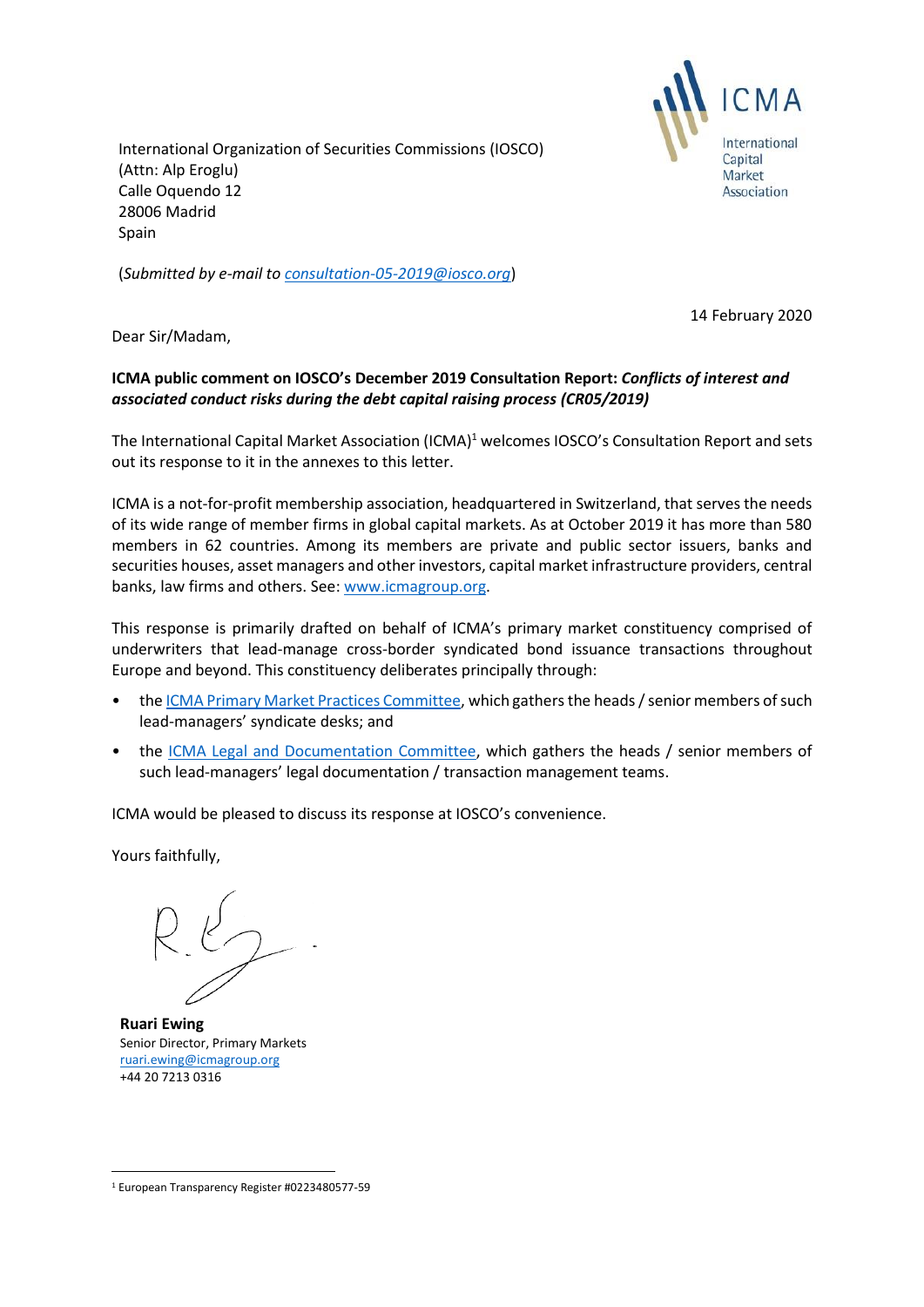## **Annex 1 – Main response**

#### **General comments**

- 1. **Limited consultation time** It is helpful that IOSCO has allowed eight weeks. Whilst this would seem quite short a period to generate granular feedback across the wide range of different domestic and international debt capital markets nominally under this consultation heading, this response is able to focus on a specific market segment (as outlined in #3 below) and draw on prior published materials in this respect.
- 2. **Unclear which marketsegmentsthe Consultation Report is describing**  Much of IOSCO's current view of debt capital raising, as set out in the Consultation Report, seems to be based on 20 survey responses from among IOSCO's 129 national regulator members (with only a handful of responding countries being at times identified). Many aspects are listed as based on feedback from just *"some"* or *"small number of"* IOSCO members, so it is unclear how firm many of the views in the Consultation Report are (in terms of representing any initial/tentative consensus among IOSCO members) or even to which product/geographic market segments they relate to (bearing in mind that dynamics can vary enormously between segments).
- 3. **International investment grade syndication market segments**  However, this response covers only debt capital raising in the form that ICMA focuses on: international/cross-border ('Euromarket') investment grade book-built syndicated issuance transactions, mainly across Europe and the MENA and Asia-Pacific regions (transactions in the Americas tend to follow USstyle practices) and with an essentially institutional-only investor base. The EMEA market segment involved had a turnover of circa \$2.2 trillion in new capital raising in 2019. <sup>2</sup> This response does not thus address domestic, auction, high-yield, private placement, asset-backed securitisation, structured-product and/or mass retail market segments that have very distinct characteristics (though ICMA does focus to an extent on many of them). Significant differences can arise even in the context of cross-border syndication – notably between transactions by frequent issuers (representing most transactions) vs. infrequent/debut issuers. From a terminology perspective one should distinguish retail-inclusive public offers, institutional-only public offers and 'invitationonly' private placements (whether purely bilateral or involving a small 'club' of usually institutional-only investors).
- 4. **Consultation Report extends beyond nominal conflicts of interest** Aspects of the Consultation Report also relate to initial disclosure (prospectuses) and market abuse (soundings) regulations and so technically beyond the formal regulatory 'conflict of interest' of interest heading.

**Description of the debt capital raising process** *(Question: "Do you agree that there are conflicts of interest in the debt capital raising process and, if so, what are they?")*

- 5. Underwriting and placing are complex services Lead-managers work to ensure transactions are executed as smoothly and as efficiently as possible, whilst meeting their issuer client's size, maturity, pricing and distribution objectives and taking into account possible secondary market performance and a professional investor base willing to participate in the current transaction and in subsequent transactions.
- 6. Annex 2 to this response letter sets out a description of international syndication (mainly based on the materials highlighted in ICMA's March 2018 *P[ublic comment on IOSCO's Consultation](https://www.icmagroup.org/assets/documents/Regulatory/Primary-Markets/NIPs---IOSCO-ECM-CP-2018---ICMA-Response-290318.pdf)*

<sup>2</sup> Source: Dealogic 2019 full-year EMEA DCM volume.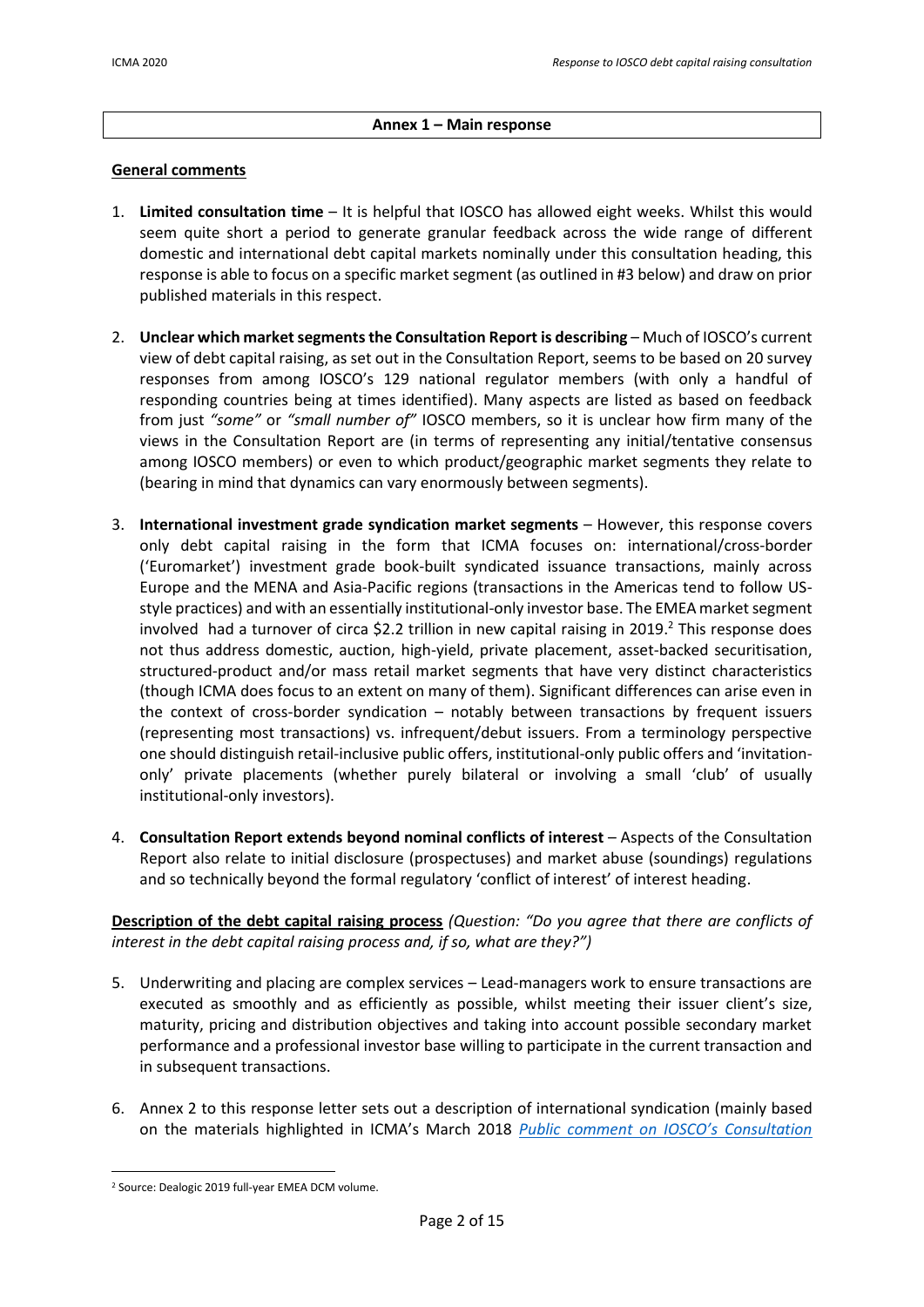*[Report on conflicts of interest and associated conduct risks in equity capital raising](https://www.icmagroup.org/assets/documents/Regulatory/Primary-Markets/NIPs---IOSCO-ECM-CP-2018---ICMA-Response-290318.pdf)*). Further narrative on pre-sounding, bookbuilding and allocations is set out in the ICMA Primary Market [Handbook](https://www.icmagroup.org/Regulatory-Policy-and-Market-Practice/Primary-Markets/ipma-handbook-home/) (at Appendix A12) and is reproduced for convenience in Annex 3 to this letter. Some narrative can also be found in the World Bank Group's *Issuing International Bonds - A Guidance Note*<sup>3</sup> .

- 7. The description of debt capital raising in the Consultation Report is, regarding international syndication, correct in many respects – though with a few notable distinctions set under paragraphs 8-11 below (and grouped by theme).
- 8. **Transaction disclosure** (*"Quality of information available to investors"*)
	- (a) Connected research is not produced and any existing equity-related research would be focused on equity considerations (growth/profitability prospects) rather than debt considerations (insolvency risk / ability to honour bond terms).
	- (b) Investor terms sheets (distinct from issuer term sheets) are more characteristic to just the very technical structuring directly negotiated with investors arising in some asset-backed securitisation and structured-product contexts.
	- (c) Publication timing of final standalone prospectuses (or programme drawdown pricing supplements / final terms) tends to relate to listing requirements and so occurs between execution/pricing and closing/settlement.
	- (d) Use of proceeds disclosure is often limited to general corporate purposes (green 'intended use of proceeds' bonds being a notable exception).
	- (e) Risk factor disclosure may also cover the issuer's jurisdiction.
	- (f) Any roadshow information/presentations should be consistent with related prospectus disclosure. Also, whilst roadshow attendance may be nominally invitation based, such invitations are effectively addressed to all relevant<sup>4</sup> investors that underwriters have a communication channel with – and the scheduling of the roadshow is often also publicly announced.
	- (g) Institutional investors are (bearing in mind their fiduciary and regulatory obligations) able to decide whether they have had sufficient time to analyse the available information to decide to place an order – consequently an issuer needs merely as a practical matter to ensure that sufficient time has elapsed to achieve the orderbook it desires (and some investors choose to look to sources of information other than the issuer's prospectus).

# 9. **Allocations**

- (a) It is unsurprising that there is a *"significant difference in the allocations process for private placements and public or listed offerings"* since 'private placement' is a wide concept (including invitation-only transactions sized to demand) and so it is not possible to comment on any specific differences without further detail context (however the 'time-priority' basis cited in the consultation is unknown to Euromarket participants).
- (b) An underwriter's investor relationship (including prior duration and the prospect of future business) are not allocation considerations, though prior participation in similar debt capital raisings might well be (in terms of evidencing commitment to the issuer concerned or to its market segment).

<sup>&</sup>lt;sup>3</sup> [Discussion Paper, MTI Global Practice / No. 13 / April 2019](http://documents.worldbank.org/curated/en/491301554821864140/pdf/Issuing-International-Bonds-A-Guidance-Note.pdf) (Patrick B. G. van der Wansem / Lars Jessen / Diego Rivetti).

<sup>4</sup> So for example perhaps excluding retail or avoiding HY specialist investors on investment grade transactions.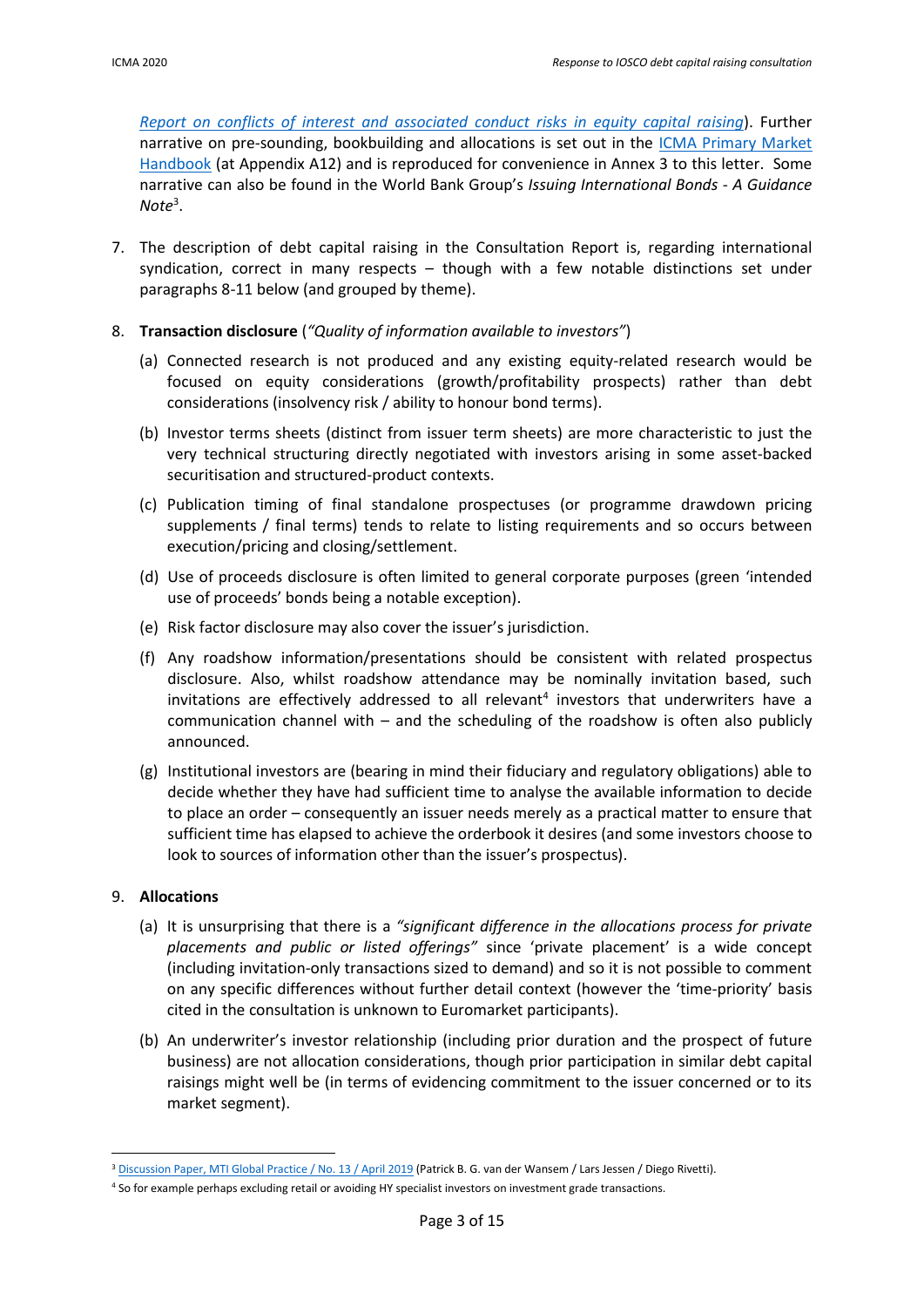- (c) Allocations to connected entities (such as asset managers) are not *per se* inconsistent with issuer interest (contrary to what the consultation seems to suggest), since they mostly operate on an arms' length basis (such allocations are subject to the same allocation considerations as for similar unconnected investors).
- (d) It is puzzling that some might see allocations to investors that contribute to price discovery, or (in some market conditions) that could generate a *"favourable"* secondary market, as presenting a potential conflict of interest – since that is exactly the kind of contribution issuers need.
- (e) It is unsurprising that IOSCO member responses varied on the extent of issuers' involvement in final allocations determination, since this depends on individual issuer preference – though underwriters try to encourage issuer engagement (clients in any service relationship may choose to be more or less active/granular in instructing their contracted service providers).
- (f) Pure pro-rata or time-priority approaches to managing oversubscription are perceived as crude / not accounting for issuer interests and used only on the margins, whilst any 'case-bycase selective reduction' at underwriter *"discretion"* would be, in fact, based on the applicable allocation priorities.
- (g) Laddering, spinning and quid pro quo arrangements were considered unacceptable prior to MiFID II being introduced in the EU. See paragraph 6.1 in the 2004 *[Guidance on Policies and](https://www.icmagroup.org/assets/documents/Guidance%20Paper%2029%20April%202004.PDF)*  Procedures for Managing Conflicts of Interest in the Context of Allocation and Pricing of *[Securities Offerings](https://www.icmagroup.org/assets/documents/Guidance%20Paper%2029%20April%202004.PDF)* (by several organisations including IPMA, one of ICMA's predecessor organisations). In 2003, the FSA (as UK's then financial regulator) stated<sup>5</sup> "we made clear that *practices such as spinning (and quid pro quo arrangements) and laddering are contrary to the [FSA] Principles and COB rules (as they apply to the management of conflicts of interest in relation to issues of securities) and other existing UK law."*
- (h) It is unclear why some might see a connection between a perceived absence of conflict/conduct risks and the use of electronic booking platforms (the logistical aspects of order handling do not influence how an order is allocated) or advertised pre-set allocation criteria (which would seem to reduce issuer flexibility to manage its own risk exposure).

# **10. Pricing**

- (a) Orderbook demand is the main factor in fixing the credit spread when pricing a new bond (issuers and their underwriters merely suggest price guidance to the market that may or may not result in sufficient investor orders). In this respect, any credit ratings only influence investors' general bond category bucketing / preliminary filtering (by way of minimum floor or maximum ceiling) and so can impact pricing indirectly rather than directly (they should not be the primary basis for an investment decision).
- (b) Pricing is ultimately an issuer decision, informed by actual orderbook bids from investors it is difficult to see how pricing could be subject to underwriter manipulation risk in this respect (and the competitive landscape between underwriters to win business from issuers is a natural incentive to seek to price consistently with issuer objectives).
- (c) Any rebates to private banks, regarding further placing work they undertake, may if anything disincentivise (rather than incentivise) issuer allocation, since such allocations are intrinsically more expensive for issuers.

<sup>5</sup> Financial Services Authority *[Conflicts of interest: Investment research and issues of securities](https://webarchive.nationalarchives.gov.uk/20130201210916/http:/www.fsa.gov.uk/pubs/cp/cp205.pdf)* (October 2003).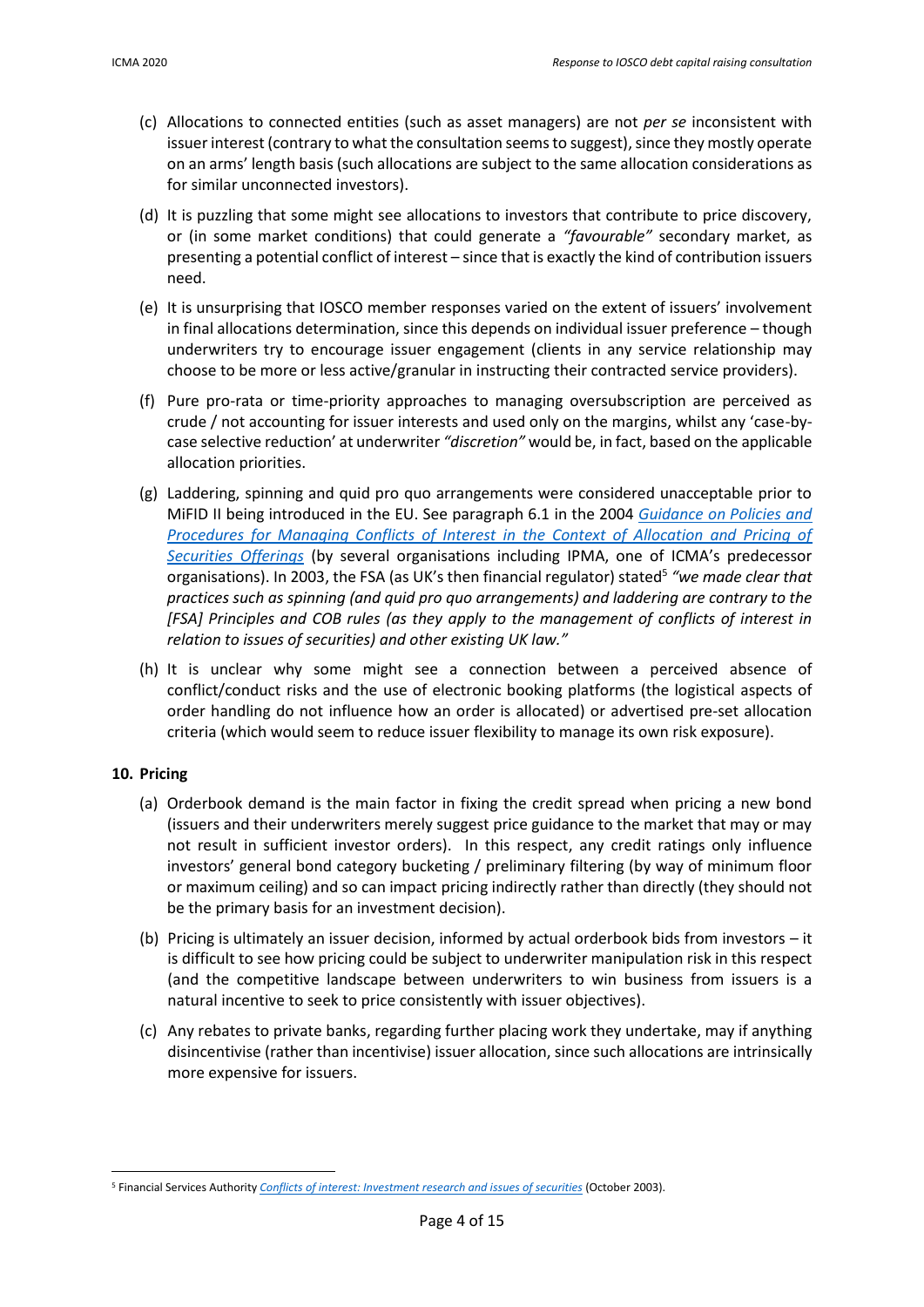#### **11. Other**

- (d) *"Cornerstone"* investors, *"early-look"* and *"pilot fishing"* are concepts specific to equity capital raising rather than debt capital raising.<sup>6</sup>
- (e) Any marketing roadshows for infrequent/debut issuers precede, rather overlap, transaction execution (which often occurs intra-day as for frequent issuers).
- (f) The frequency of inflated orders is variable.<sup>7</sup>
- (g) Overnight market risk driving intra-day execution is not so much related to a potential move in the issuer's idiosyncratic credit 'spread' over a reference rate, but rather to a potential move in reference rates themselves and deterioration in broader general credit market sentiment (going 'risk-off').<sup>8</sup>
- (h) Issuers may undertake pre-hedging transactions ahead of announcing their new issues.
- (i) Underwriters undertake RMT activity following firm hedging quotes to issuers or investors (infrequent/debut issuer execution can also be intra-day and so it is unclear that a frequent issuer context might involve more acute conflict risk).
- (j) Grey market trading is ubiquitous, though underwriters will do not participate until the bonds are declared 'free to trade' (FTT) following formal pricing.<sup>9</sup>
- (k) The notion of capping fees would seem very strange (if referring to underwriter fees), given the intensely competitive (even all-time low) underwriter fee environment.
- (l) The Consultation Report does not explain why further conflict/conduct risks are perceived around client services related to issuance, such as credit facilities, pre-hedging and crosscurrency swaps.

#### **Potential risks/harms and regulatory framework**

- 12. The *potential* for conflicts / poor practices may exist in any environment and cannot be 'eliminated' as such (even if only to the point that employees may not always exert themselves as much as they should) – rather one should minimise such *potential* to the extent practical and avoid *actual* conflicts (through the effective management of residual *potential* conflicts).
- 13. Though conflicts can impact investors, one should not forget the interests of issuers who initiate debt capital raising transactions in order to fund their real economy businesses (and not as a service to investors). Underwriters' syndicate functions act for one client only: the issuer. Any simultaneous investor relationships arise from the separate sales function (and, depending on circumstances, may or may not amount to a 'client' relationship $10$ ).
- 14. Various jurisdictions have specific financial regulation relating to conflicts of interests (in addition to more general laws that may have some similar effect). The regime in the European Economic Area (EEA) has been recently re-edited as MiFID II, with notably more granular requirements arising under Articles 38-43 of [Regulation EU/2017/565.](https://eur-lex.europa.eu/legal-content/EN/TXT/?uri=CELEX%3A32017R0565) ICMA understands this consultation is not intended to suggest a re-opening of current EU or US rules.

<sup>&</sup>lt;sup>6</sup> There can, for example, be proactive 'reverse' interest from investors (enquiring about possible issuance) that can then lead to a new issue being executed. Such 'leadership' might then be recognised in the subsequent allocation process. However, this does not involve a postissuance 'lock-up' arrangement that is common in the equity 'cornerstone' concept.

 $<sup>7</sup>$  However, underwriters may well apply a discount factor to, or even entirely exclude on allocation, orders they view as being potentially</sup> inflated.

<sup>8</sup> See also #13 in Annex 2.

<sup>9</sup> See also #15 in Annex 2.

<sup>10</sup> In the UK for example, an investor may formally be, depending on circumstances, a '[corporate finance contact](https://www.handbook.fca.org.uk/handbook/glossary/G232.html)' rather than a client.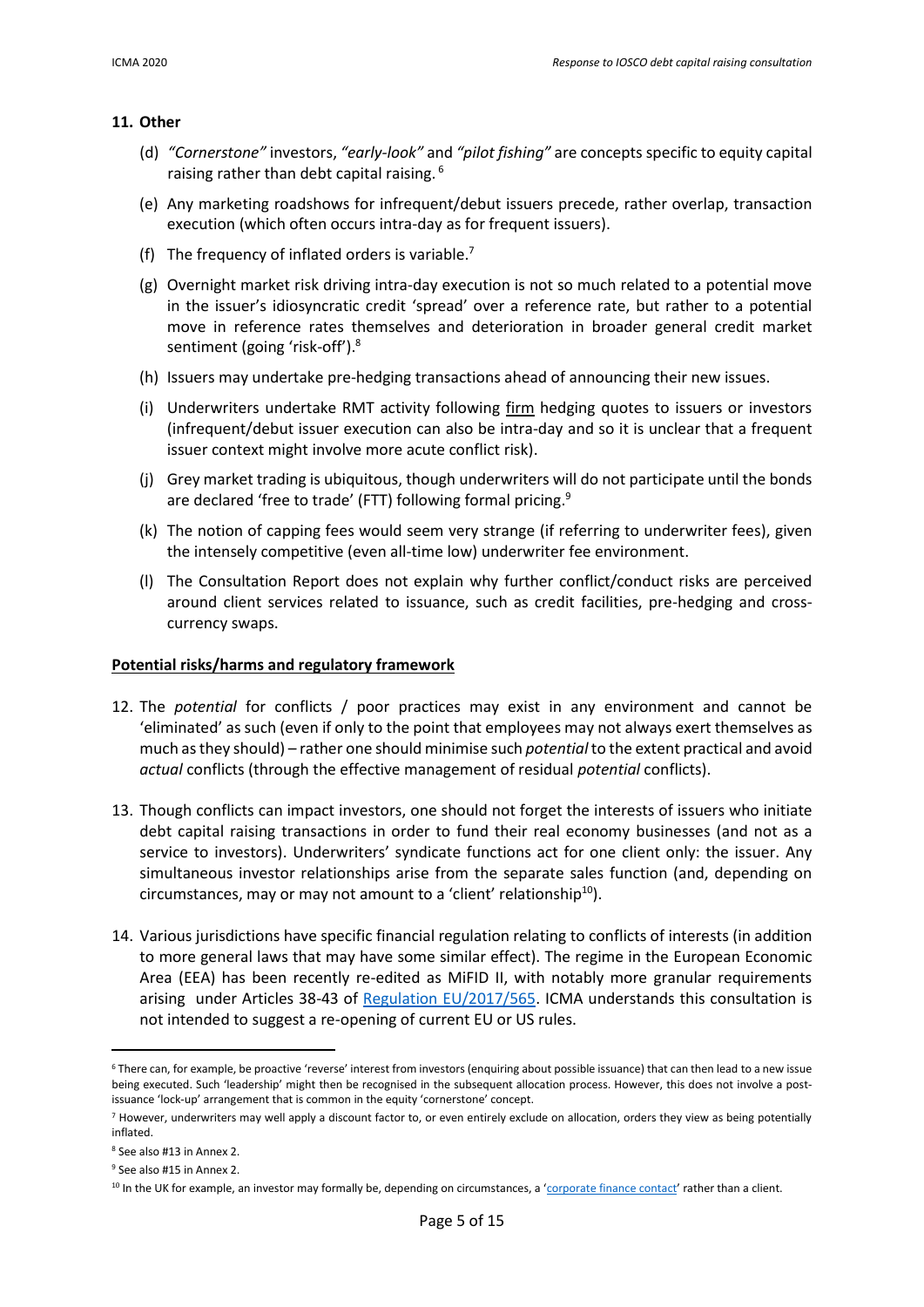**Proposed IOSCO Guidance** *(Question – "If there are such conflicts, is the Guidance set out in Chapter 5 of this Consultation Report appropriate to address the potential conflicts of interest and associated conduct risks arising in the debt capital raising process?")*

15. Measure 4 (concerning the preparation of research on a new bond offering) is of no practical impact given the absence of such research in the context of international syndication transactions. The remaining measures proposed in the Consultation Report seem to be consistent with current regulatory regimes (notably in the EU). (The generally worded Measure 7 seems to duplicate the more granular Measures 5 and 6.)

# **Distributed ledger technology**

16. The transparency offered by distributed ledger technology (DLT) can be offered under legacy processes and technologies. However, neither issuers nor investors want allocations to be made public. Disintermediation of underwriters is already possible from a technology perspective and its occurrence or not depends on commercial competitive market dynamics, rather than new technologies (such as DLT) that are neutral in this respect.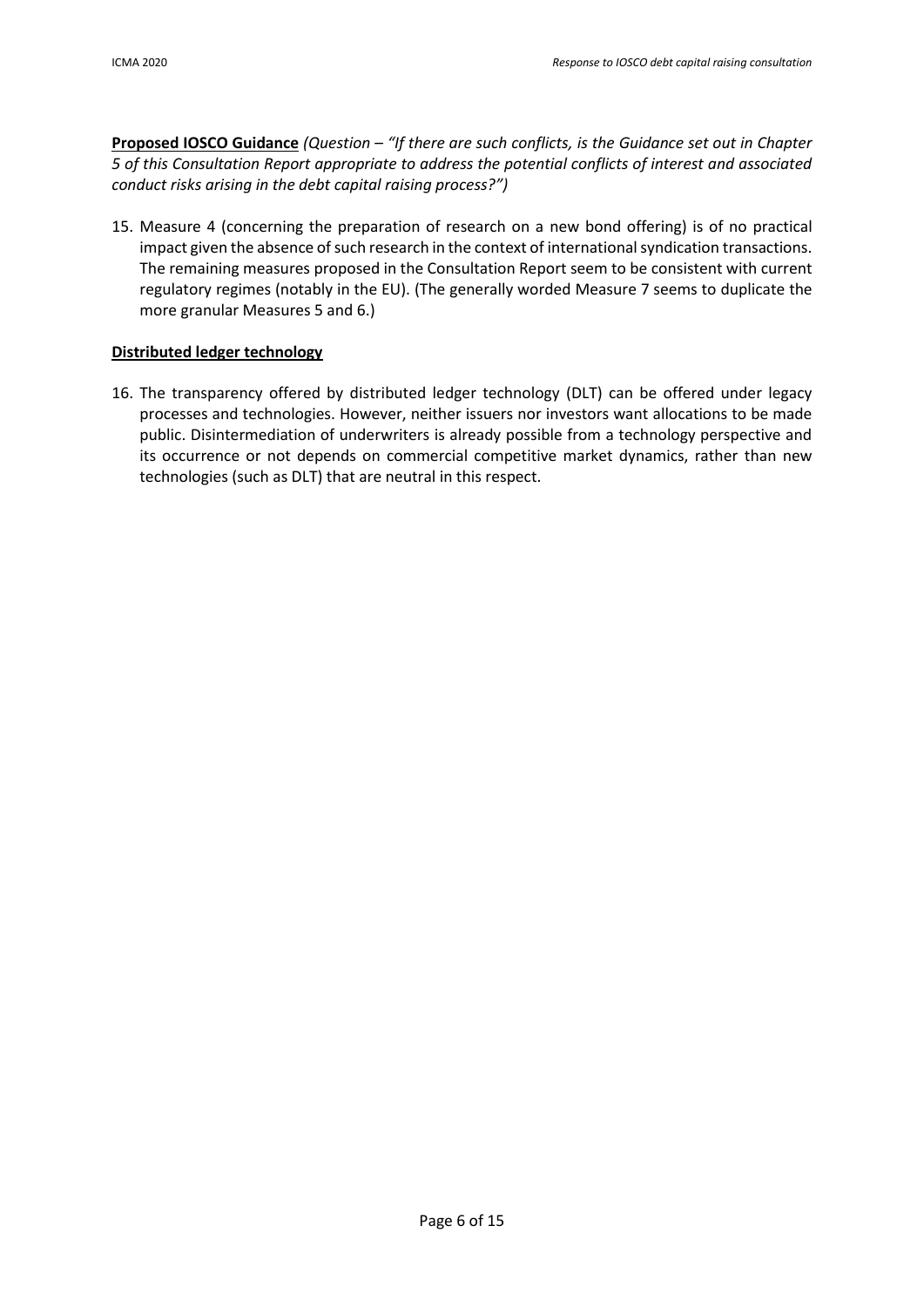## **Annex 2 – International syndication**

#### **Issuer objectives**

- 1. Issuers seek not only to minimise their cost of capital, but also the ability to fund themselves flexibly in line with their underlying business needs. In this respect issuers seek to maximise their ability to access the bond markets at any time in the future. This involves building and maintaining investment relationships with a sufficient range of investors that are:
	- (a) able meaningfully to contribute to satisfying the issuer's ongoing funding needs; and
	- (b) willing to act as committed ('buy and hold') stakeholders in the issuer's business in respect of the above and engage meaningfully in any reasonable restructuring discussions if this unexpectedly comes to pass in the future (rather than immediately on-selling to a 'vulture' fund).
- 2. Building and maintaining such investment relationships involves, in turn, ensuring good secondary market performance in current transactions so as not to disincentivise such investors from participating in future. If prices decrease or spreads increase (or 'widen') in immediate aftermarket secondary market trading, this will cause buy and hold investors to regret having acquired their bonds in the primary market issue rather than in secondary market trading (all the more so if marking-to-market). Ensuring good secondary market performance also involves:
	- (a) receiving constructive feedback from potential investors as to desired issue parameters;
	- (b) careful selection of the investors that will receive bonds on issuance, so that there are sufficient sellers to provide the liquidity necessary for the transaction to complete its bedding down but not so many that the bond price or spread is adversely impacted.
- 3. Issuers are financial market 'end-users' with a strong interest in deciding which investors will receive bonds on issuance.

#### **Typical deal-flow/process**

- 4. Set out below is a description of how international/cross-border ('Euromarket') investment grade book-built syndicated issuance transactions are *typically* executed today (bearing in mind issuance methods evolve continuously). There may be much variance in actual practice in individual cases, in response to specific needs and circumstances.
- 5. Origination desks constantly seek to inform existing and potential issuer clients with market 'colour': the underwriter's assessment (based on investor dialogue and recent primary market activity) as to how the new issuance markets are performing generally and its expectations of what kind of issuance terms (size/maturity/yield combinations) the specific issuer might be able to obtain should it choose to launch a transaction. If an issuer is seriously considering a transaction, it requests proposals from individual underwriters, which notably include information on (i) issuance pricing and terms expectations, (ii) related investor base dynamics/options, (iii) underwriter expertise and (iv) fee/cost arrangements/estimates.
- 6. In this respect, pre-sounding notably enables an issuer (usually via its underwriters) to privately check with a few meaningful investors whether the likely terms for a bond issuance transaction fit the issuer's corporate objectives, where this is not otherwise clear from existing information (e.g. secondary trading curves). This is particularly so for issuers that are new or infrequent, either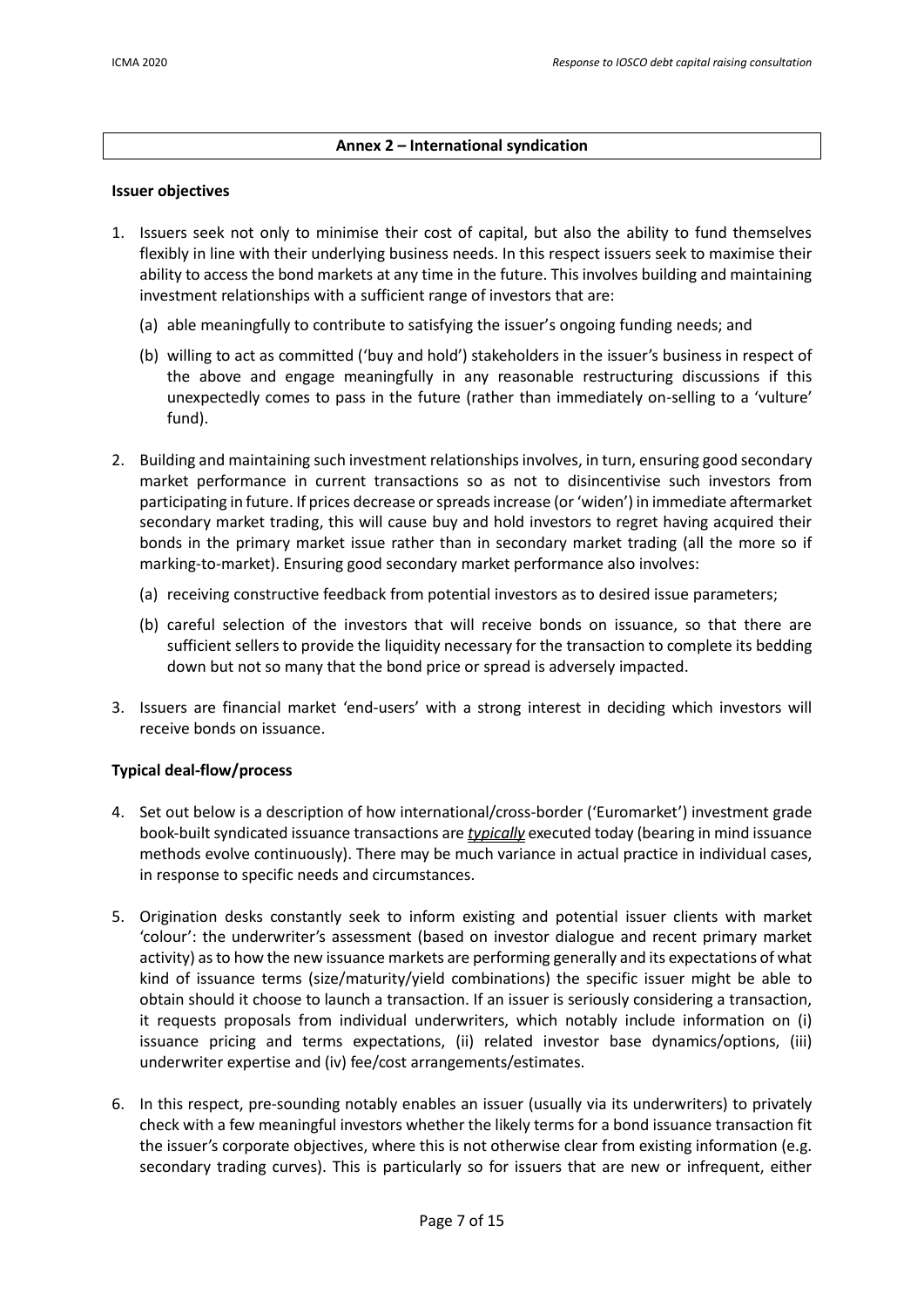generally or in a particular currency/maturity segment (all the more so if there is sparse activity from other issuers). If a borrower only discovered this after publicly launching the transaction and therefore had to cancel it, it would suffer a significant loss of goodwill from investors who would have wasted valuable resources preparing themselves for the new issue (due diligence, credit lines and liquidity arrangement, etc). This, in turn could prejudice investors' willingness to participate in future transactions, and in turn that issuer's future access to bond market funding. Anecdotal reports indicate that the incidence of pre-sounding substantially reduced following the introduction of the EU's Market Abuse Regulation regime in 2016, with investors reportedly increasingly refusing to be sounded (a combination of extreme bull market conditions might have also contributed).

- 7. Following subsequent discussions, the issuer then **mandates** as lead-managers those underwriters it wishes to retain as a syndicate to actively run the transaction, fixes the fees and instructs them as to which junior co-managers to invite into the syndicate. The lead-managers' syndicate desks then proceed with the transaction, referring back *throughout* to the issuer whenever necessary (the degree dependent on their detailed understanding of the issuer that in turn depends on the granularity of their prior discussions on this or in any previous transactions<sup>11</sup>), and otherwise involving the issuer to the extent it desires and is willing to make the relevant staff available – *decisions are ultimately the issuer's*.
- 8. Based on their general market knowledge and any available specific information, the mandated lead-managers **announce** the transaction (issuer name, maturity and any size indication).
- 9. Issuers will have a public disclosure document, in either 'programme' form (these are updated at least annually and so available potentially months in advance of a transaction) (c.f. #14 below) or in 'standalone' form (often initially as a draft 'red herring' in the context of a two-week roadshow, depending on the level of market familiarity with the issuer concerned).
- 10. The lead-managers will then open the order book on publication of initial price guidance. This guidance is a spread range over an appropriate reference rate, e.g. +15-25bp or +20bp 'area' (basis points or hundredths of a percent) over mid-market swap rates of the same maturity. Leadmanagers' syndicate desks contact their public-side sales desks who then contact investors to flag the transaction. Interested investors will place conditional orders<sup>12</sup> (e.g.  $\epsilon$ 20 million at +15-20bp and €30 million at +21-25bp) with the sales desks, which pass them on to their syndicate desks for inclusion in the book. Depending on the volume of accumulating orders, the lead-managers' syndicate desks revise price guidance as they seek to secure the best (lowest) yield for the issuer commensurate with sufficient 'solid' distribution/demand (in relation to the issuer's funding maturity/size objectives): 'stakeholder' investors that are 'committed' to the issue and so will (i) not immediately on-sell and so depress the price / increase the yield (causing other investors to regret acquiring their bonds in the primary issue rather than in secondary trading and in turn prejudice the issuer's attractiveness for subsequent returns to the market) and (ii) be likely to stand by the issuer and engage in any reasonable restructuring discussions if this unexpectedly came to pass the in future (rather than immediately on-selling to a 'vulture' fund).
- 11. Once the book has reached the right size and character (with investors hopefully adjusting their conditional orders as price guidance is revised), the lead-managers' syndicate desks close it and formally **launch** the deal by announcing its definitive size and spread (e.g. €1 billion at 17bps). Very frequently in the initially volatile and then low interest rate environment of recent (post-crisis)

<sup>&</sup>lt;sup>11</sup> So there will be less need for both initial and ongoing discussion with frequent issuers.

<sup>&</sup>lt;sup>12</sup> Including orders "at reoffer" that are effectively conditional on the current price guidance (and so would need to be reconfirmed or amended following any revision of price guidance).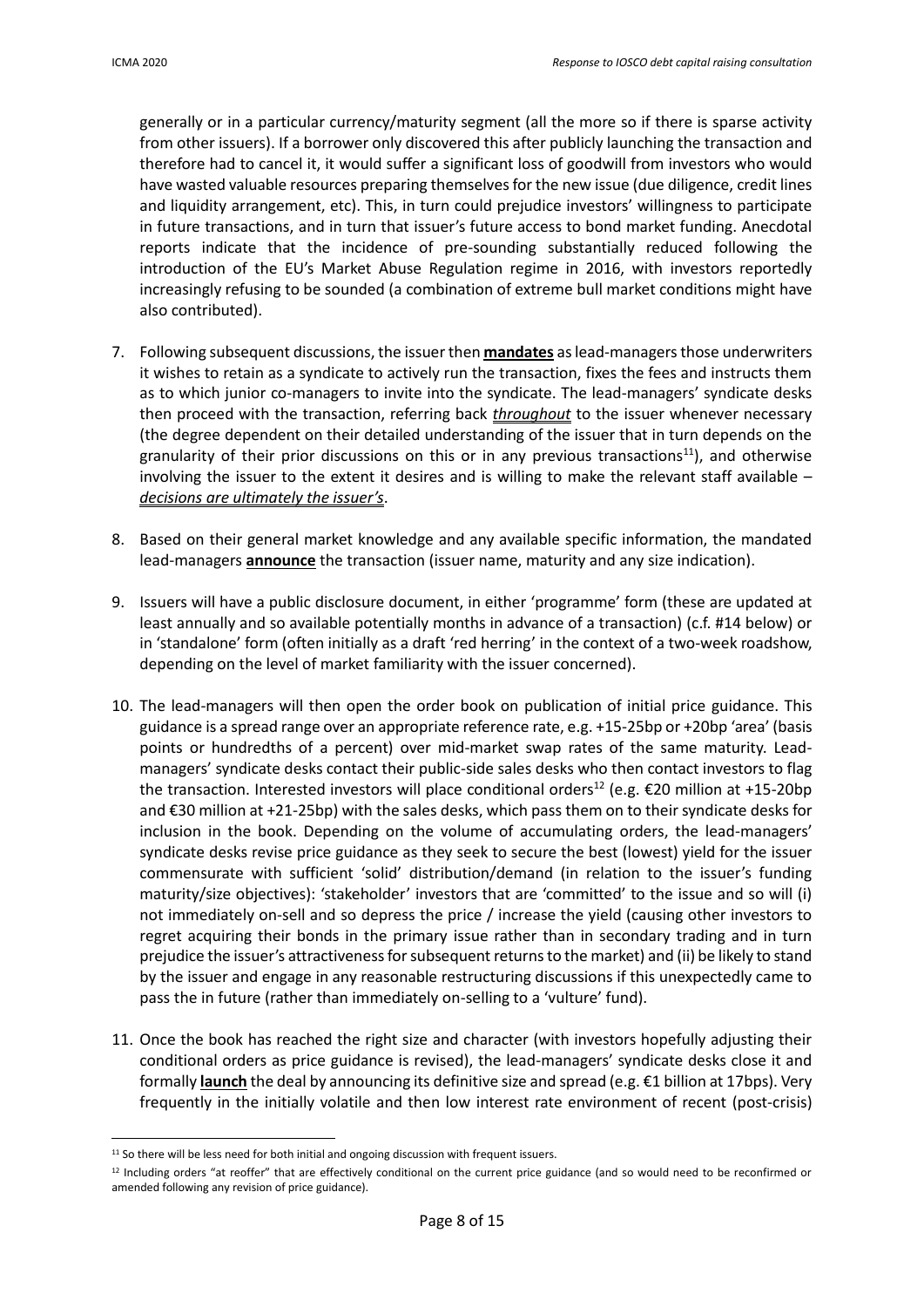years, demand has so exceeded supply, that, even at the lowest plausible yield, order-books have been many times oversubscribed. Also, the number of investor 'accounts' in order-books has increased from about an average of 50 pre-crisis to up to 500 now. (Lead-managers cannot simply reduce the yield to exactly match demand, as there is an inflection point at which demand suddenly drops significantly from oversubscription to near-zero.)

- 12. Following launch, lead-managers as a syndicate determine the book size at the final spread (crystallising the conditional orders and scrubbing any duplicate entries). Then, as a syndicate and based on their general allocation policies (that generally focus on 'solid' distribution as noted in #10 above) and any issuer specific priorities (such as diversifying its investor base into a particular geography), they first establish general allocation percentages for broad groups of investors and then individually review/adjust each order's allocation in light of individual considerations (e.g. early, proactive and useful investor feedback on what the transaction size/yield could be, likely holding horizon, available explanation of any order size's apparent inconsistency with assets under management or prior investment history, etc.). Once the **allocations** have been approved by the issuer, the lead managers **price** the bond, effectively a formality: the issue price is (if needed) adjusted down from 'par' (100% of nominal/face value) to materialise the definitive spread at a coupon that meets the historic convention of being expressed in 1/8ths of a percent (0.125%, 0.25%, etc). This involves computation of future cashflow net present values until the bond's maturity. Therefore, a five-year USD bond pricing 'flat' (at a nil spread) to a mid-swap rate of 1.769% would use a coupon of 1.75% and therefore a reoffer price of 99.91% of par.
- 13. During the new issue execution process, both issuer and investors are subject to the 'market risk' that an intervening event unrelated to the issuer specifically (such as a central bank announcement on interest rate changes or another issuer's insolvency) will significantly impact the attractiveness of issuer funding / investor investment alternatives. Modern technology enables lead-managers to execute new issues swiftly and issuers and investors expect them to do so: the *time lapse between 'announcement' and 'pricing' above is a matter of hours* (at least for established issuers), often 8am to 4-5pm (with some time zone nuances where a targeting successively e.g. Asian, European and then US investors). Lead-managers consequently have to operate a very streamlined process, with very limited room for non-essential actions.
- 14. After pricing, the lead-managers finish preparation of contractual/other documentation and any stock exchange listing application (they may have had insufficient time prior to announcement if seizing a favourable market 'window'). Documentation is often available on a shelf-basis in the form of debt issuance programmes (c.f. #9 above). **Signing** of the subscription (and underwriting) agreement between issuer and lead-managers occurs three working days<sup>13</sup> after pricing and **closing/settlement** of the issue (when the bonds are actually issued and delivered to investors) follows a further couple of days later, so there is working week between pricing and the actual issuance. The lead-managers' contractual underwriting obligations run from signing to closing, though their reputational risk can extend wider than this.
- 15. **Trading** in new bonds can begin at any time even prior to closing/settlement (the trades are on a conditional "if and when issued" basis). For example, two persons could agree to trade €20 million nominal of a bond (valid contracts usually just require enough certainty around the identity of the potential bond) at a price of 100.315% of nominal. Such 'grey market' trades are settled simultaneously with settlement of the primary issue. Lead-managers however do not participate until the bonds are 'free to trade' (FTT) following pricing. Between pricing and closing/settlement, lead-managers watch the bonds in case they stray much from their issue price (and so the final spread investors opted into) because of, for example, other transactions, misjudging of 'solid'

<sup>&</sup>lt;sup>13</sup> At least where the bonds are not also being placed into the United States pursuant to Rule 144A.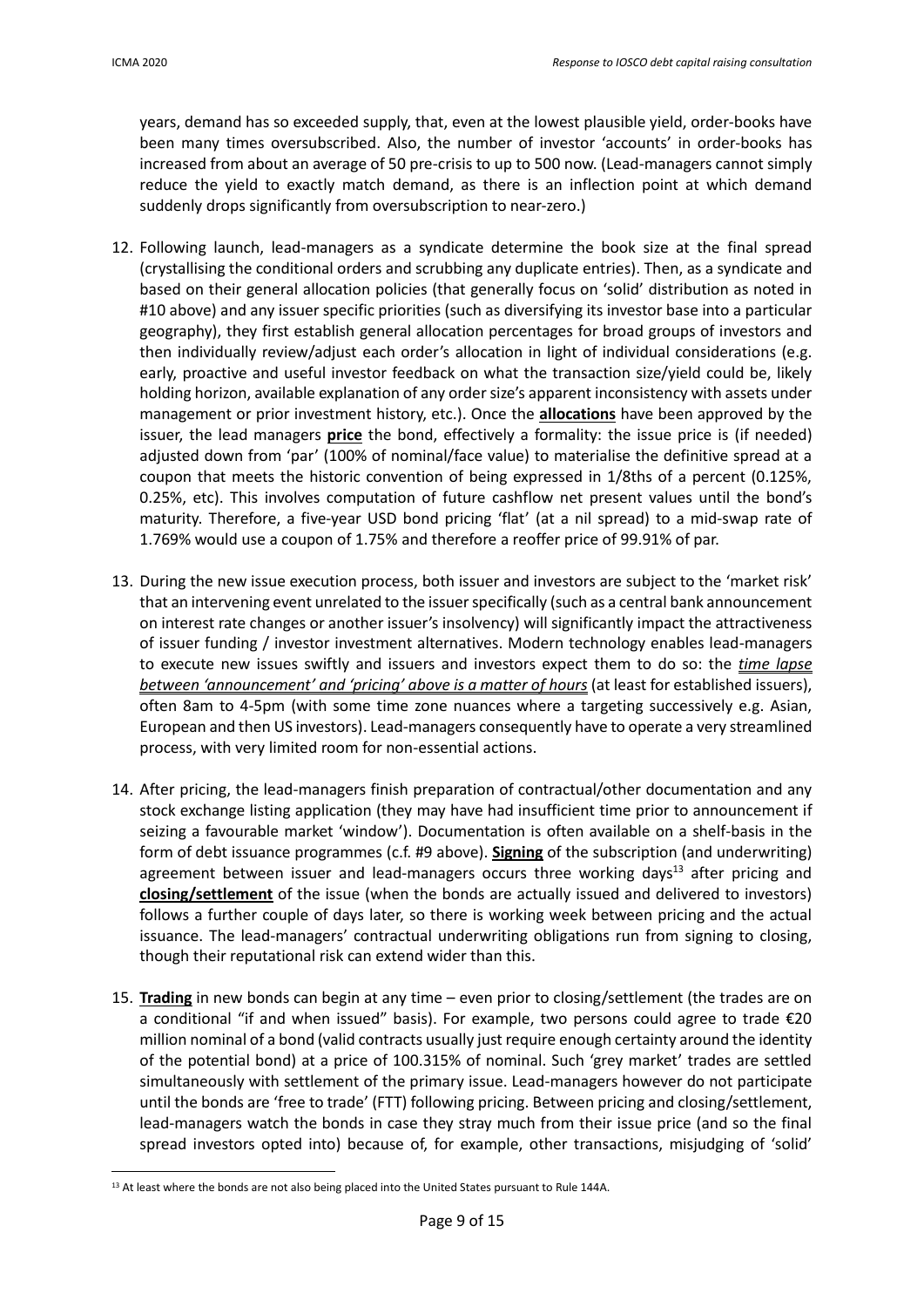demand, unrelated supervening events, etc. They do so for the reasons noted in #10. To the extent necessary and possible, they may buy back bonds in the (grey) market on their own account, in order to try to support the price and so keep the spread constant over the reference rate. Such '**stabilisation**' is regulated, e.g. under the Market Abuse Regulation in the EU.

16. An issuer planning to issue may wish to **hedge** its exposure to underlying interest rates and currency movements. It may approach a few financial firms to provide firm quotes in competition in this respect. Such firms may in turn seek to pre-hedge some of their resulting exposure in the event they are appointed. The same thing may apply where investors similarly wish to limit their underlying exposures.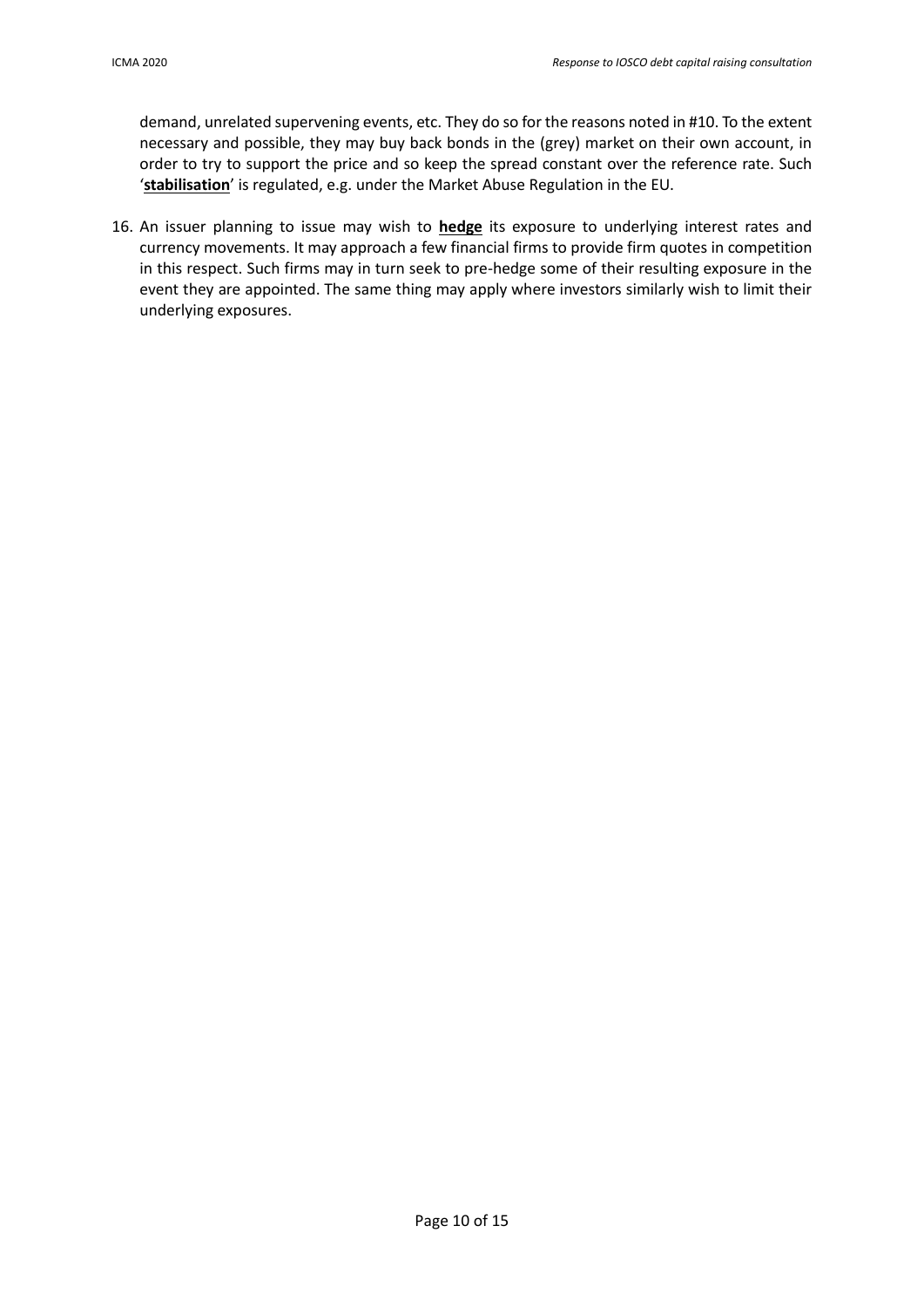# **Annex 3 – ICMA Primary Market Handbook, Appendix A12** *Pre-sounding, bookbuilding and allocations*

#### **Introduction**

1. The purpose of this note is to provide some practical information on investor meeting, presounding, bookbuilding and allocation processes (and related disclosure), as often used in the prevalent 'pot' context of the European cross-border syndicated institutional primary debt markets today. Market practice in this area is continually evolving and individual transactions are structured according to their specific circumstances, so this memorandum is not intended to prescribe or endorse particular structures or practices. Rather it is intended to be both a document designed to enhance transparency for, and serve as a helpful point of reference to bookrunners when explaining their working practices to, colleagues, issuers and investors. Some markets (notably in the US) may operate in ways different to those outlined here.

2. Bookrunners of new bond issues seek to ensure transactions are executed as smoothly and as efficiently as possible, whilst meeting the issuer's size, pricing and distribution objectives (if any) and taking into account possible secondary market performance and an investor base willing to participate in this and subsequent transactions. Each bookrunner has internal procedures relating to the presounding, bookbuilding and allocation process. These are applied to individual transactions, but may be tailored where appropriate to accommodate any issuer requirements, other bookrunner procedures and any specificities of the market segment concerned. In this respect, discussions with the issuer and between the individual bookrunners begin at an early stage and continue throughout the transaction.

#### **Investor meetings**

3. Many issuers, particularly in volatile times, focus on ensuring investor familiarity with their businesses in order to maximise their ability to take advantage of short and unpredictable issuance windows. This may include holding a series of meetings with investors that, unlike transaction-specific or 'deal' roadshows, are not intended to market a specific immediate transaction (though one might follow if particularly encouraged by investor feedback). Whilst issuers should not communicate material non-public or inside information concerning their businesses in such meetings (focusing rather on outlining published financials, issuance programme prospectus, etc), notice of such meetings is generally publicly disseminated at the time participants are invited (including pursuant to ICMA Recommendation R3.6). This helps address any participant concerns that knowledge of the mere scheduling alone of such meetings might subsequently be characterised as constituting material nonpublic or inside information of forthcoming issuance under the EU's Market Abuse Directive or similar regulatory regimes.

#### **Pre-sounding**

4. In certain market conditions (for example where there is high volatility and uncertainty and the issuer and the bookrunners are looking for confirmation of pricing rationale), seeking initial feedback from a small number of investors, representative of the issuer's targeted investor base, may help the bookrunners in assessing the depth of demand and formulating appropriate initial price guidance, and so help guide the terms of the transaction ahead of a public announcement. In some cases, sufficient feedback may be obtained through disclosing general information not amounting to material nonpublic or inside information. In other cases, this may be insufficient and more specific information, potentially amounting to material non-public or inside information, might need to be disclosed. In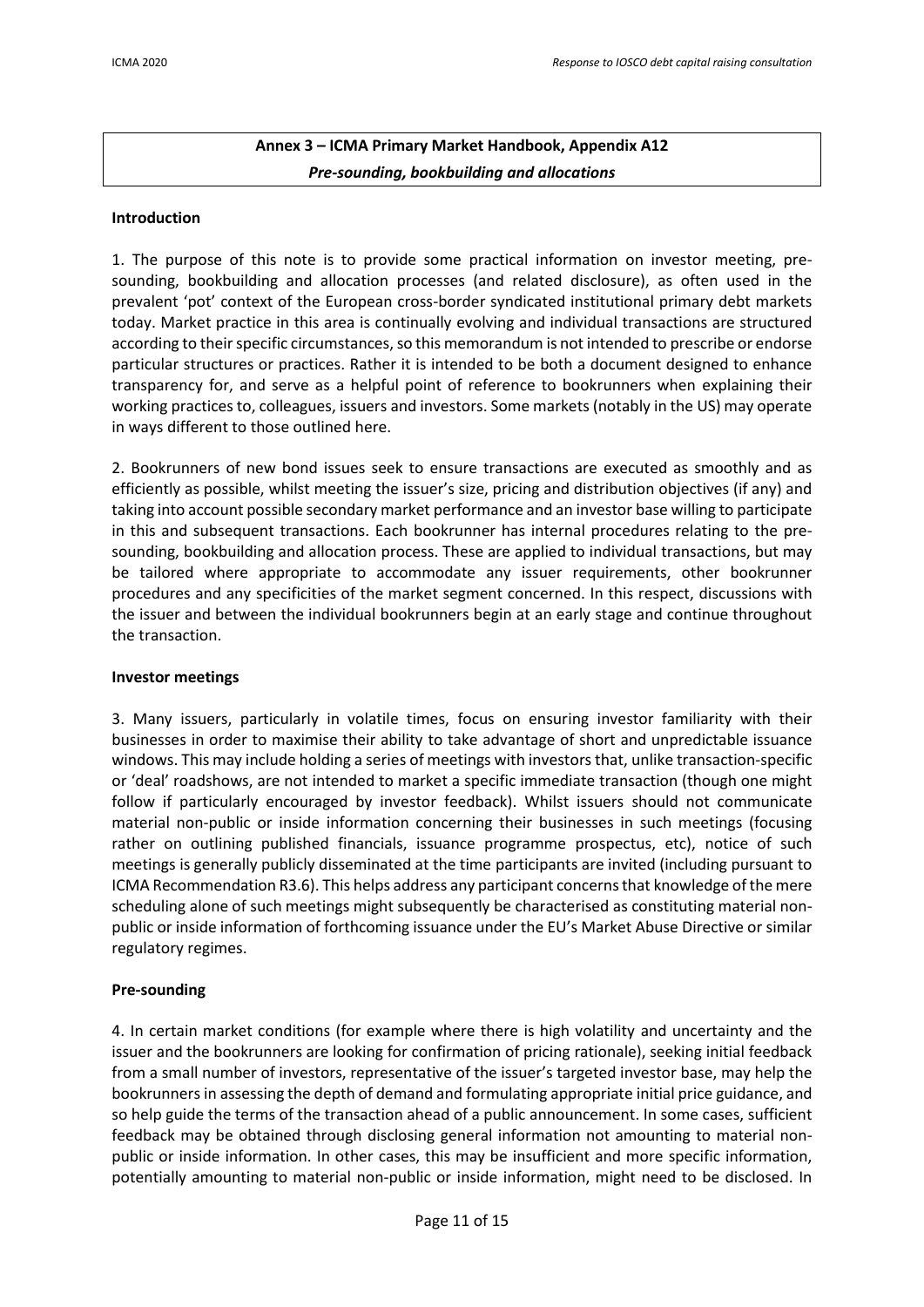such cases, the bookrunners carrying out the sounding will initially seek the consent of the investors they wish to approach by indicating that they wish to sound them for a potential transaction on the basis of information that may amount to material non-public or inside information and that the investors could, as a result, be subject to restrictions under laws and regulations applicable to the possession of such information (including restrictions on trading in related securities) – i.e. indicating that the investor is to be 'wallcrossed'. This may be understandably problematic for some of the investors concerned. Incidentally, records are generally required by law to be kept (e.g. of the persons who have been pre-sounded, of the time of the pre-sounding and of the information disclosed), and insider lists are to be updated. Such requirements are generally also incorporated into applicable compliance policies.

5. The interpretation of what constitutes inside information may differ. ICMA issued ICMA Recommendation R3.7 so that bookrunners may confer, and hopefully agree, a uniform approach in the context of individual transactions (both as to whether information may be inside and as to the specific wallcrossing format). The views of the bookrunners however do not constitute legal advice and so cannot and should not be relied upon by the investors, who would need to consult their own compliance functions as to the potential status of the information and the potential scope of the restrictions (including their duration).

6. The practice of wallcrossing is naturally limited by investors' ability and willingness (if they consider the related advantages worthwhile)<sup>1</sup> to be approached in this way and to provide meaningful feedback. Some financial institutions may sound 'hypothetical' transactions for which no issuer mandate has been contemplated (and where by definition no inside information can arise) so as to build up a continuous stream of information for use if needed. Investors may also make 'reverse enquiries' – proactively contacting financial institutions to indicate interest in certain similarly hypothetical transactions.

*[Note // 1. Any comfort as to an issuer making, if needed, a public 'cleansing' statement to at least limit the duration of any potential investor restrictions could be a relevant consideration in this respect.]*

# **Intermediate price discovery – "initial price talk"**

7. Even following public announcements of transactions, issuers and bookrunners may at times have insufficient certainty as to likely pricing to be able to formally issue price guidance and open orderbooks (bearing in mind that investors expect price guidance, in very limited number of iterations, to be only tightened towards final pricing). If required by market conditions and absent sufficient prior investor feedback, bookrunners may implement an intermediate price discovery step following public announcement of the transaction. This involves public dissemination (recognised by ICMA Recommendation R5.1) of more tentative price indications, on which bookrunners then actively seek feedback. Such indications need to be clearly distinguished from formal price guidance (see further below) – this is because, unlike formal price guidance, they may involve several successive iterations that may widen as well as tighten. The designation generally used (and also recognised by ICMA Recommendation R5.1) is "initial price talk", though designations like "price discovery", "initial price thoughts" and "price level under discussion" are also sometimes used.

# **Bookbuilding – duration**

8. Generally, transactions for frequent issuers (with an established credit curve and documentation) move on an abbreviated timeline (and are less likely to involve roadshows or preliminary offer documents) compared to transactions for inaugural and infrequent issuers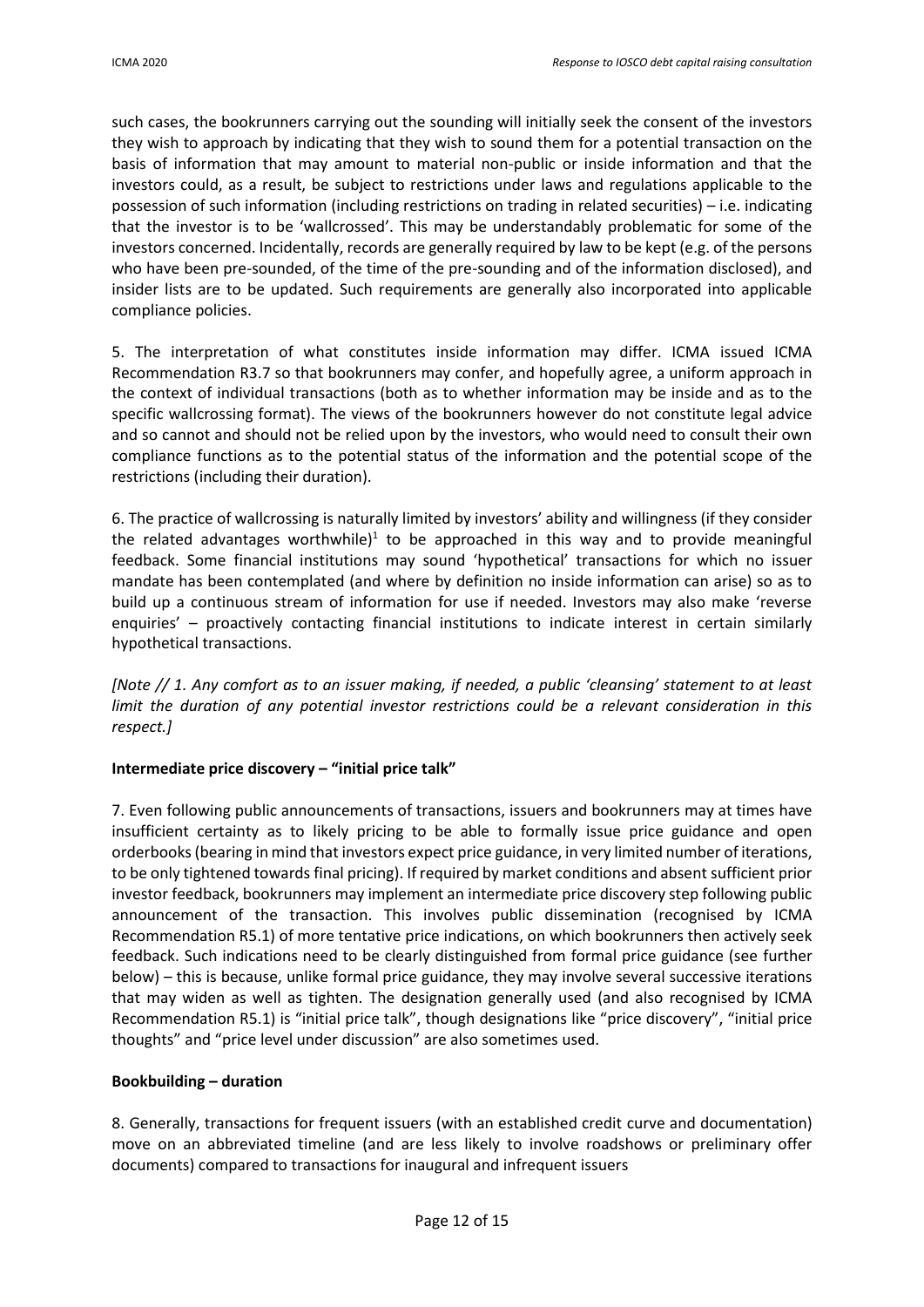9. In certain market conditions, with substantially more investor demand than supply, submission of investor orders can potentially exceed the proposed new issue size many times over in a very short timeframe, with orders for billions of euros or dollars submitted in just a few minutes in some extreme cases. Aside the general show of market confidence, the additional orders may not bring issuers any material advantage (with even a small amount of oversubscription being sufficient for any desired increase of the initial anticipated size). Aside from further reducing individual allocations, this level of oversubscription can delay the allocation process (extending the parties' uncertainty and potential exposure to market risk). A swift closing of the orderbook helps address this, but may leave some investors aggrieved at not having had sufficient time to place orders reflecting their full demand. Issuers may even face a situation where interest expressed during roadshows alone exceeds the proposed new issue size. These challenges have tended to occur in the context of non-financial corporate issuance rather than in the context of issues by sovereigns, supranational institutions, international agencies or financial institutions.

10. Timing may present a challenge for some investors in that they may, for example, need to review their knowledge of the relevant transaction documentation, obtain credit approvals or to consult colleagues internally to consolidate interest stemming from several sub-funds (potentially across several time zones). There will also be different reaction speeds amongst a broad range of investors. In terms of documentation, frequent issuers (the majority of the market) usually issue off programmes, whilst inaugural or infrequent issuers usually come to market with preliminary offer documents – in both cases published in advance of opening of the orderbooks. For investor convenience however (and pursuant to ICMA Recommendation R5.12), bookrunners generally attach, or include links to, the relevant documentation to or in transaction announcements (or make it available through their orderbook management system). Regular participation in an issuer's roadshows and other investor-facing communication efforts should also assist in investors being kept up to date, in advance of the new transactions, on developments regarding that issuer and so in being ready to participate. In this respect, the few investors participating in any transaction pre-sounding may not be better placed to submit orders on a timely basis.

11. In order to address the above, and with investors currently seeming to favour the ability to place orders over the potential for delayed and reduced allocations, many bookrunners are generally keeping orderbooks open, unless otherwise agreed by the issuer, for a minimum period of 60 minutes from the formal announcement of the transaction. This is reflected in ICMA Recommendation R5.10.

#### **Bookbuilding – price guidance**

12. Some form of pricing information is required for investors to be able to decide what, if any, orders to place. Generally, bookrunners will open orderbooks after issuing initial price guidance. Even with prior feedback from a pre-sounding process, the guidance may need to be amended to reflect market conditions and response, with one or more iterations needed to identify the optimum pricing point. Essential to keeping this process efficient and to minimising the number of iterations (pursuant to investor expectations as noted above), is that investors give clear commentary as to the extent, and limits, of their demand by reducing or cancelling their orders at specific pricing levels and/or deal sizes they consider will be unacceptable. Distinctly, issuers faced with 'inflated' orderbooks (see further below) risk being misled into seeking pricing tighter than the market is able to absorb, which may lead to transactions performing poorly in the post launch market. It is for this reason that bookrunners seek to 'scrub' books ahead of allocation, as described below.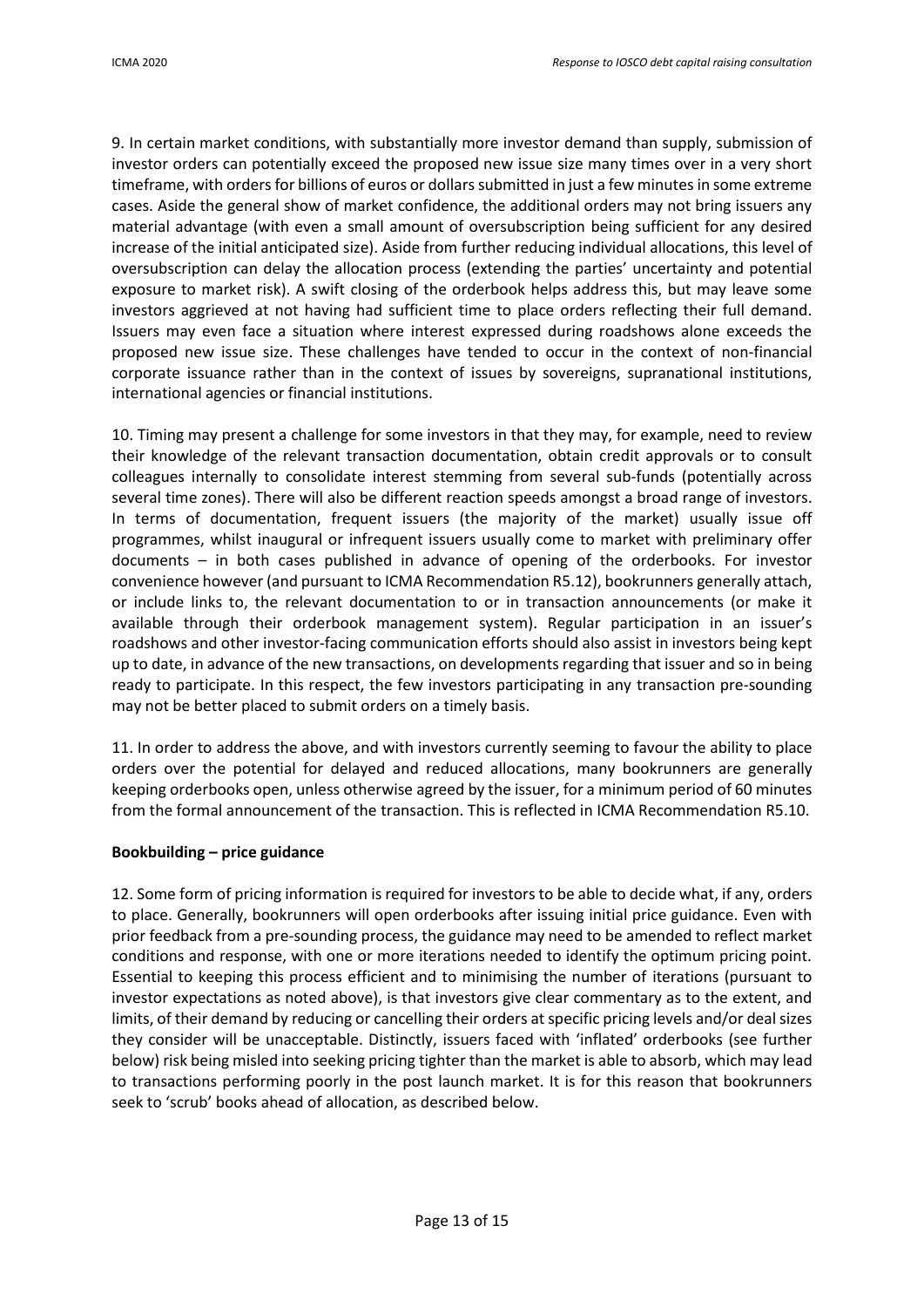## **Allocation**

13. Orders on a new issue may exceed the issuer's initially planned size. In some cases, the issuer may decide to increase the issue size, but, notwithstanding this, orders may even exceed any such increase. Issuers generally have very clear objectives for the amount they wish to borrow in advance of any deal announcement. These views are unlikely to be materially changed by the size of an orderbook. The challenge for bookrunners is firstly to reconcile (e.g. identify duplication) and consolidate the various orders (as books are generally built through several participating banks), secondly to establish true demand (as opposed to apparent demand) and thirdly to allocate the transaction in as efficient and fair a way as possible.

14. On the first aspect, efficiencies are being sought through increased automation with bookrunners increasingly connecting their orderbook management systems in a manner enabling unique investor identification.

15. The second aspect is complex. An investor might place an order larger than its true internal demand (order 'inflation') if, for example, it (i) anticipates that its order will be reduced on allocation because of oversubscription, (ii) overestimates demand that it was unable to confirm internally prior to placing its order, or even (iii) anticipates particularly strong demand by other investors and so expects to liquidate part of its allocation in initial secondary trading to crystallise the initial issuance premium ('flipping'). In this respect, it seems that some investors are unable or do not wish to inflate their orders, others appear to do so frequently, and yet others may do so just occasionally according to market conditions. Leaving aside how order inflation might be treated under applicable market abuse regulations, bookrunners may well apply a discount factor to, or even entirely exclude on allocation, orders they view as being potentially inflated (bookrunner views in this respect will inter alia account for previous experience with specific investors). Investor transparency to bookrunners is an important factor in avoiding mischaracterisation in this respect. In particular, investors may find it helpful to explain orders that (i) appear to be out of proportion compared to orders on previous transactions or to apparent assets under management, or (ii) are placed or increased at a relatively late stage during the launch process (and so appear to be based on perceived levels of demand rather than on transaction fundamentals). This later aspect is further complicated in that delayed demand may be due, as mentioned above, to investors legitimately needing to confer internally with colleagues managing sub-funds.

16. The third aspect is less complex, though 'scrubbed' final orderbooks are, despite the bookrunners efforts, not certain to be entirely inflation free. Aside any preference being given to specifically targeted investor groups (for example where an issuer is seeking to diversify its investor base), some preference may be given to long-term investors that (i) have shown interest in the transaction, for example through actively participating in roadshows, investor update calls, by submitting clear indications of interest / orders, etc., and/or (ii) have a history of investing in the issuer or its sector, and (iii) do not have a history of flipping. Helpful participation in the pre-sounding process may be rewarded by some prioritisation during allocations, though this is limited and seems to be insufficient for many investors to agree to being pre-sounded. A commercial relationship with other parts of bookrunners' firms is not a relevant consideration, being in any case restricted by regulation. Bookrunners frequently discuss their general allocations procedures with individual investors.

17. Bookrunners undertake the above in the interest of their issuer clients. Bookrunners make an allocation proposal to the issuer based on (i) their internal allocation policies developed in relation to their understanding of generic issuer interests (notably such as those outlined above) and (ii) any specific issuer interests/priorities explicitly communicated by the issuer (including pursuant to ICMA Recommendation R5.9) or otherwise arising from the bookrunners' understanding of the issuer's